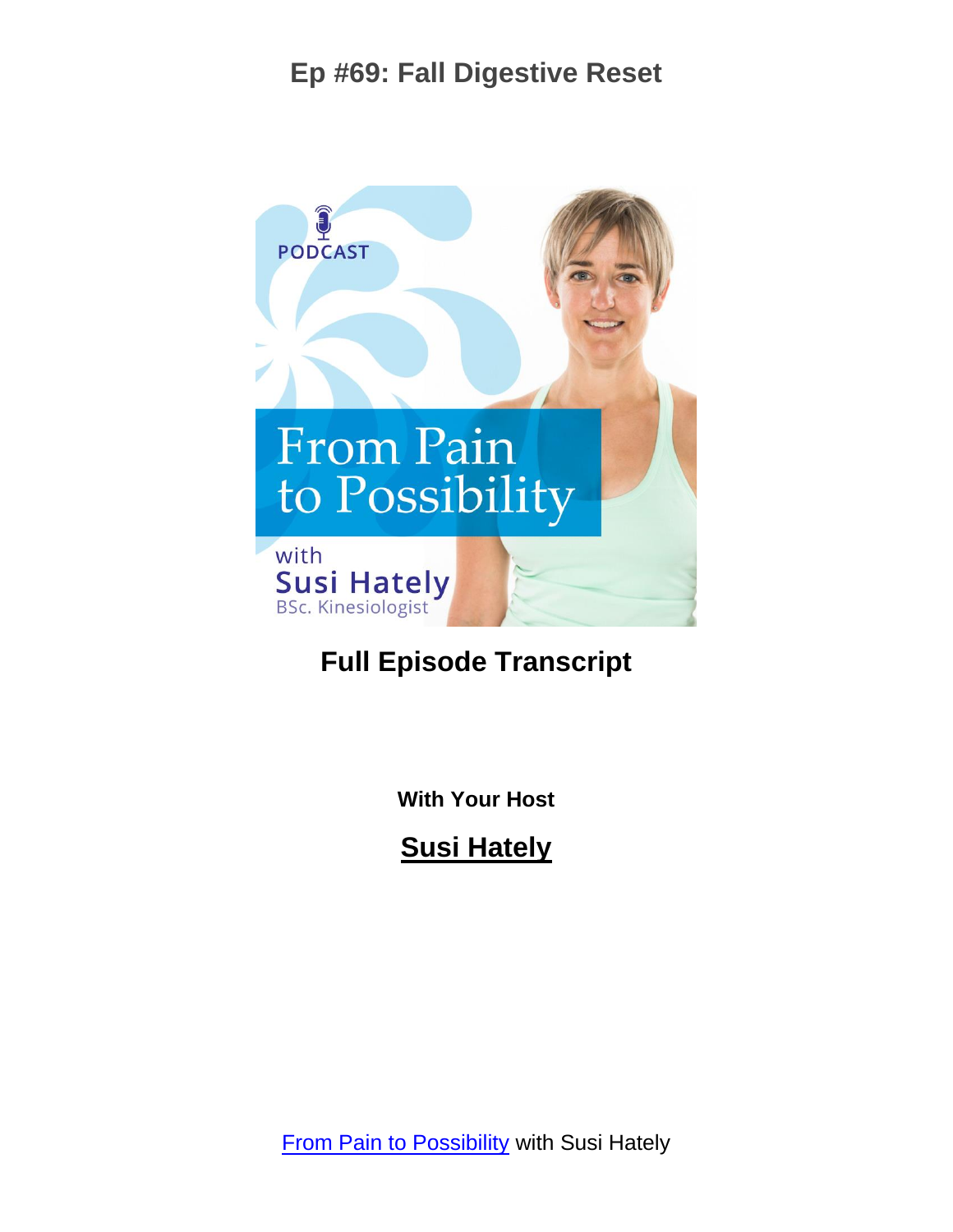**Male Announcer:** You're listening to *From Pain to Possibility* with Susi Hately. You will hear Susi's best ideas on how to reduce or even eradicate your pain and learn how to listen to your body when it whispers so you don't have to hear it scream. And now here's your host, Susi Hately.

Welcome, I am delighted that we get to dig into some more Ayurveda. With this episode of From Pain to Possibility I have Mona Warner back and we have done a previous podcast on spring digestive reset. And this time we are going to be talking about the fall reset. So we're going to be digging in Auyervedically to these concepts. So welcome, Mona.

Mona: Thanks for having me back. Hi everyone.

Susi: I love talking about this because, on one level I've benefited so much from resets. And so what I'd like to do is let's start as a refresher from the previous spring reset, which you guys can find in the show notes. But let's get right into it of like what makes the reset different than a cleanse. Let's start there.

Mona: Yeah, so Ayurveda does both resetting and cleansing, however cleansing is considered to be a forceful expulsion of excess from the body. So we call it in Sanskrit Shodhana, which means purification. So we're really trying to move ama and any excess dosha out.

And typically the forceful expulsion of anything from the body is more intense and it's harder on the body. So we can actually end up using up ojas or using up our strength, our resilience, our reserve in order to forcefully expel anything from the body.

And the digestive reset falls under the category of shamana which means balancing or pacification. And so we're still trying to create the opportunity for the excess to move out, but we're not forcing a thing. We're not forcing a thing, we're inviting stimulus to be applied or to shift our context to allow our body to go back to the balance it naturally knows how to be in.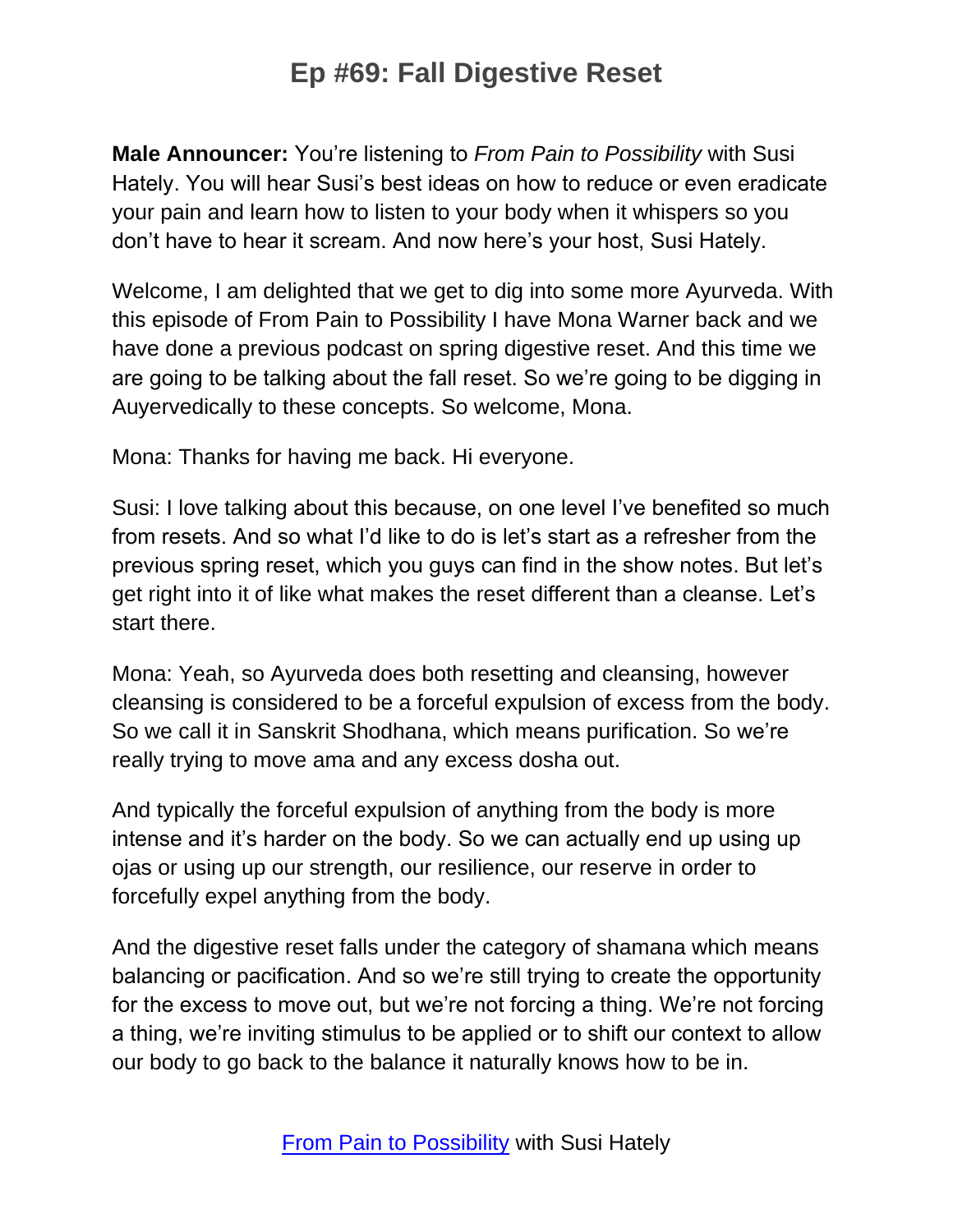And in doing a reset versus a cleanse we're more likely to maintain the ojas, or the resilience and strength that we have and build on that because we're not forcing anything anywhere. So they are different and there are different times to use the two techniques.

So there are definitely times when the cleansing, or in Ayurveda land we call it panchakarma, there are times when panchakarma is required. There are times when the imbalances are so extreme that we really have to move things and we have to move them out more quickly.

However, we typically do try to do more of a reset based approach first because if that works why would we use a forceful measure when a more peaceful, harmonious measure might work. So typically people are invited to try this idea of reset.

And what I love about the resets is there are times when we do bigger ones, like our podcast when we talked about in the spring. The spring reset is a longer reset because we know with winter and hibernation season there ends up being more build up in the system. We're also more resilient in the spring. And so based on the qualities, the Gunas that are present in the spring season the body is hardier, it's stronger, it's more cohesive. It has more of the elements that are like ojas in the spring.

Whereas when we do resets at different times of year if the Gunas, the qualities are not like the qualities of ojas then we want to be really, really mindful about how long am I going to do this for? Because if we do anything for too long or nay approach, we take somehow becomes forceful now all of the sudden we're at risk of losing our ojas to do the thing instead of building ojas by doing the thing.

So I'm excited we're going to talk about digestive reset from a different capacity because as we transition into the fall and winter there's some really beautiful opportunities to use digestive resetting super skillfully so that we maintain more stability, equilibrium, balance, harmony, wellbeing,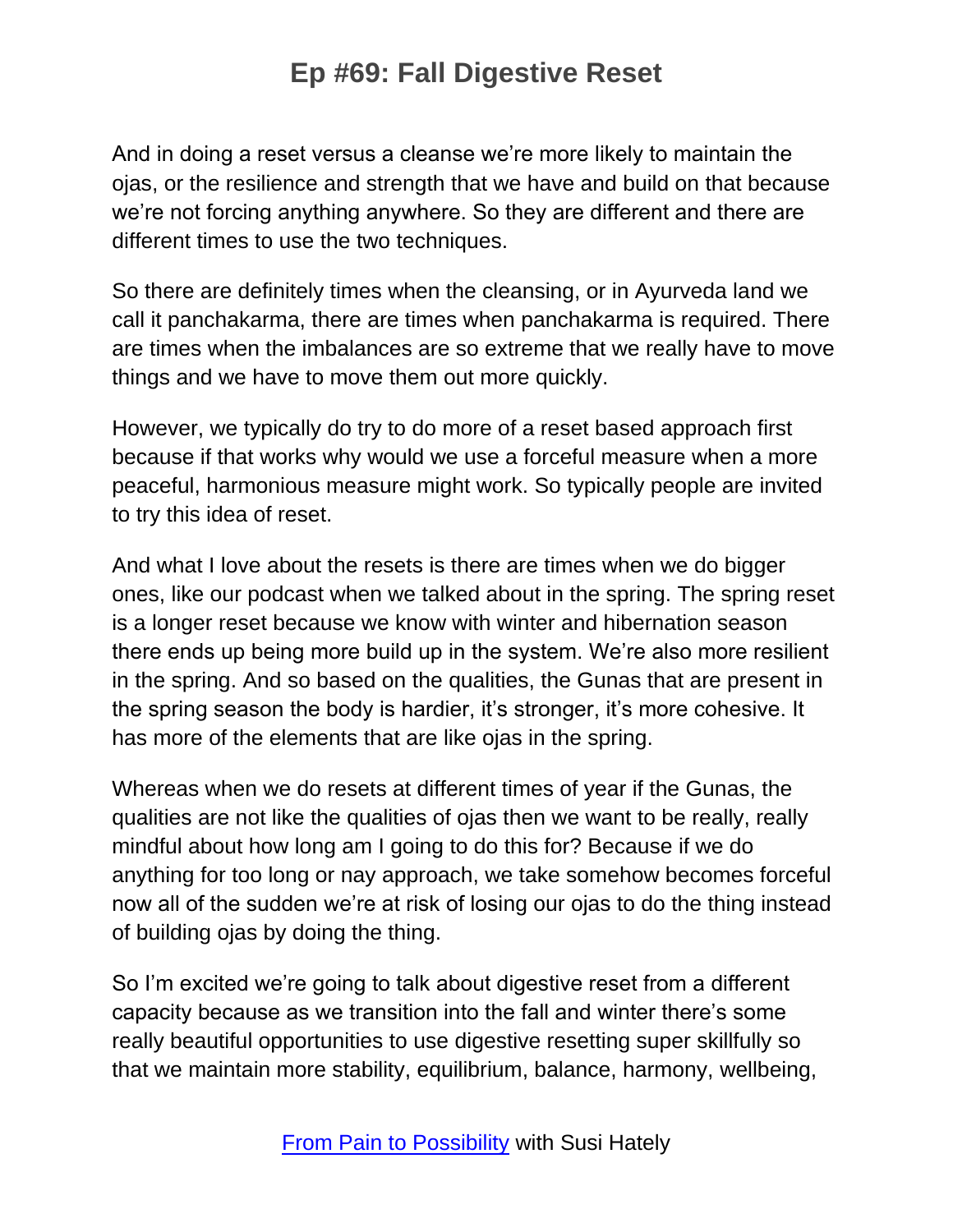and health through the whole of fall and winter, which can be really challenging seasons for folks.

Susi: Let's dig in that much more about fall. What makes fall more challenging for many folks that you know?

Mona: Yeah, so we've got a couple of things that happen. First, we've got a season change and so season change tends to always increase the qualities of the Gunas related with the air element or vata dosha. And the challenge with vata dosha is that the qualities of vata are basically the opposite of the qualities of ojas.

So where ojas has a heavy, unctuous juiciness, vata is light, dry, and all over the place. So we get more mobility, which some people love that flow and that movement. And where there's more mobility than we have to notice what's happening to our stability. And when it comes to health stability and balance are really important.

So with the fall we end up with this increase, not only due to the season change, but due to the season change we're switching into. So it's almost like vata plus vata in the fall transition. Because every season change increases the vata, increases the vata Gunas, light, dry, cold, subtle, mobile, clear, those go up with every season change.

But then when you're changing into the season of cold, light, dry, subtle, mobile, clear it's like a double whammy of those qualities. Which if you embody naturally opposite qualities to that, so if you're more of a water type, you might love the fall. But if you're more of an air type you might be like, "Woo, I have no clue what's going on right now."

And with each season change, as the seasons progress, and it doesn't matter which season it is, we have this very natural subtle increase in whatever qualities of that season. And then that increase can turn into an excess buildup or aggravation.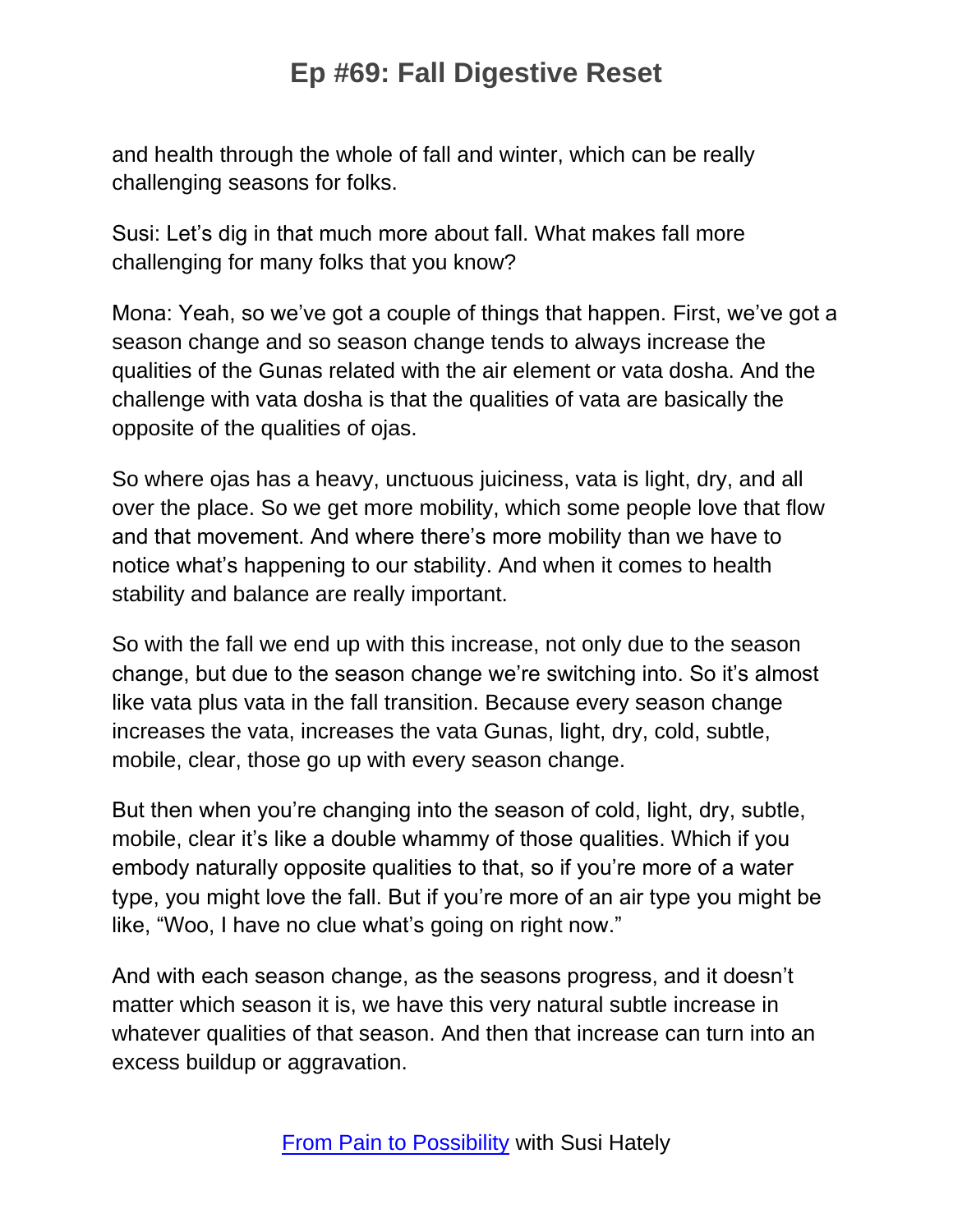And hopefully with the season change if we're being mindful and if we're doing our resets, we're able to eliminate the excess that built up, we're able to eliminate whatever is causing aggravation before the next season.

However, if we don't know about that then we could be going into the fall season with a buildup of the qualities from the summer season. And so in the summer the qualities that build up tend to lightness, heat, so we can end up with a lot of excess heat in the summer. Some people might end up more oily, so if it's a really humid environment or if they tend to be more oily. And then interestingly some people might also build up more dryness.

So depending on what's happening in your body the extra heat might make everything spark and sizzle, like as if you were deep frying something. But for some of us it might also dry everything out because the heat can be drying as well. And so if you have all this excess heat moving into a colder season and everything in your body constricts when it gets cold, then you lock that excess heat in if you haven't moved it out.

So the fall transition is a really big one because we're moving from spring, which is warm, to summer, which is hot, into fall, which is cold. So that's a big change for biology to go from hot to cold. But then if we have locked any of that heat in that's going to cause stuff. And if we have this double hit of vata happening at the exact same time, season change in fall season, that's actually a lot going on.

Susi: So when heat gets locked in what might that be felt as? Whether it's on Gunas level or a condition level, or how can you describe that more of what does that actually mean?

Mona: Yeah, so we can experience hot quality, we can experience heat, we can experience fire, that kind of fire. So disruptive fire in a couple of different ways. It can be everything from fiery tummy, so where we feel maybe some acidity, some reflux. We might also notice our digestion is not quite what it was. I hear that so much, like I used to be able to digest this and now I can't digest that anymore.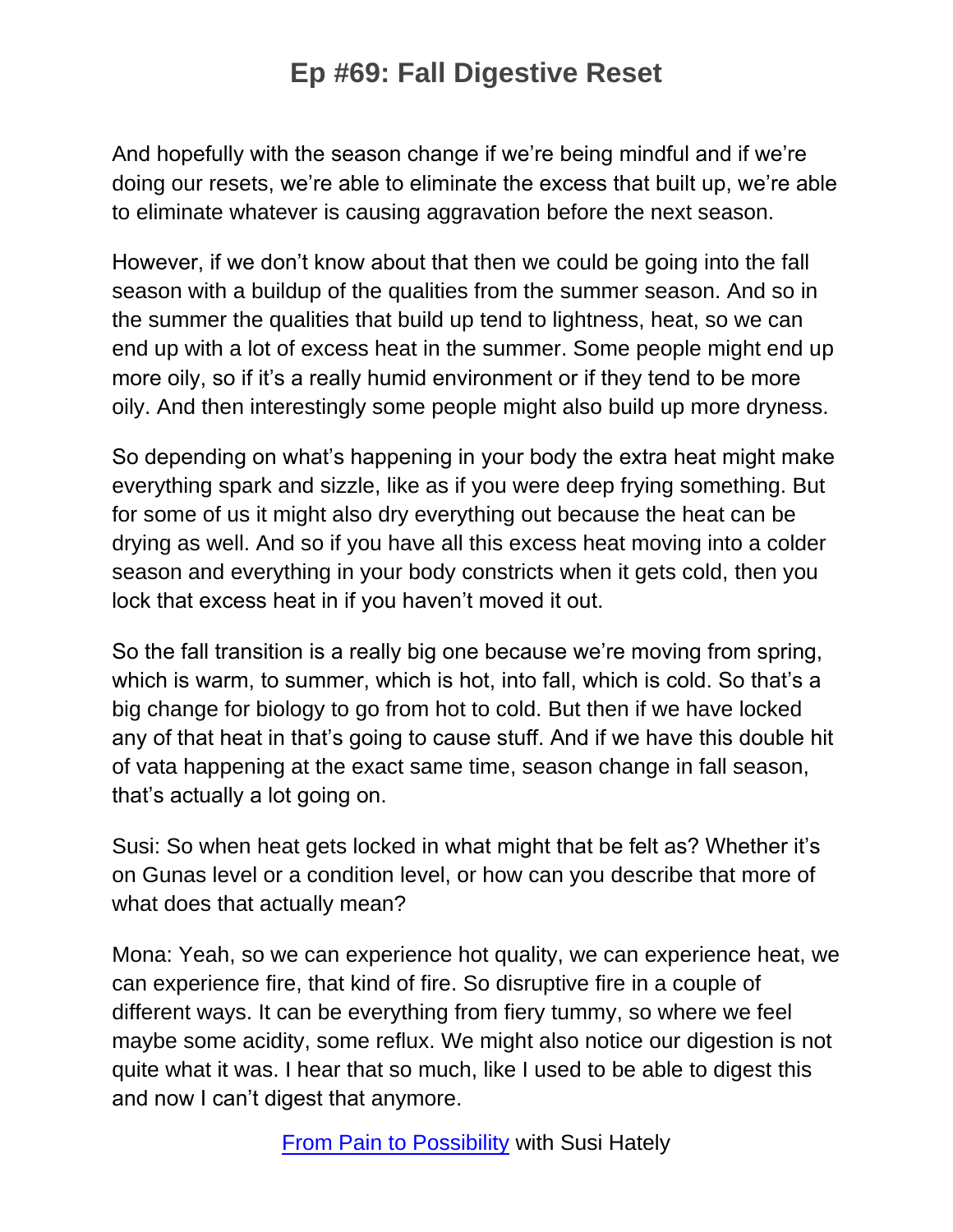So there's this extra fire, but it's not a fire that supports digestion, it's a fire that disrupts digestion. We might notice heat permeating through the system. So as heat moves up, we might notice palpitations, a disruption in breathing. We might notice redness or yellowness in the eyes, dry eyes, burning eyes. We might disruption of heat in the mind. So we could be getting heat based headaches, people who are sensitive to headaches might notice an increase.

And we might notice the fire of the mind is spreading and has an idea of its own. So we might have racing thoughts or a harder time being able to focus and direct our mind. Focusing is healthy fire, not able to focus it's like what happened to the fire, right?

We might notice the more fiery emotions. Anything from anger, frustration, resentment, irritation, jealousy, envy, all of those sort of fiery outward. And literally for some people it's like breathing fire. And so everything that comes out is heated. Everything that comes out is aggravated. Everything that comes out feels like acid. You might even have that acidic taste on the tongue or in the back of the throat.

And we might notice aggravation of the skin. So there's a huge connection of the skin to the fire element. So it could be a resurgence of an existing skin condition. Maybe you have had psoriasis, or eczema, or rosacea and it's back. It could be as simple as those little heat bumps, so those little red bumps on your skin, you might notice your skin is more sensitive to heat and touch.

You might notice your inner skin, your guts, are more sensitive to what you put in. And so if you consume a hot spicy thing or if you consume a really cold thing, an excessively cold thing like an ice cream, you might notice that your body is like, "Oh, that was shocking. That was too extreme, that was too much." And so we become even a little bit more temperature sensitive. So we can be affected by this buildup of heat on so many levels. And you'll tend to notice hot, fiery, runny poops. If I didn't mention poop, it wouldn't really be an Ayurveda talk.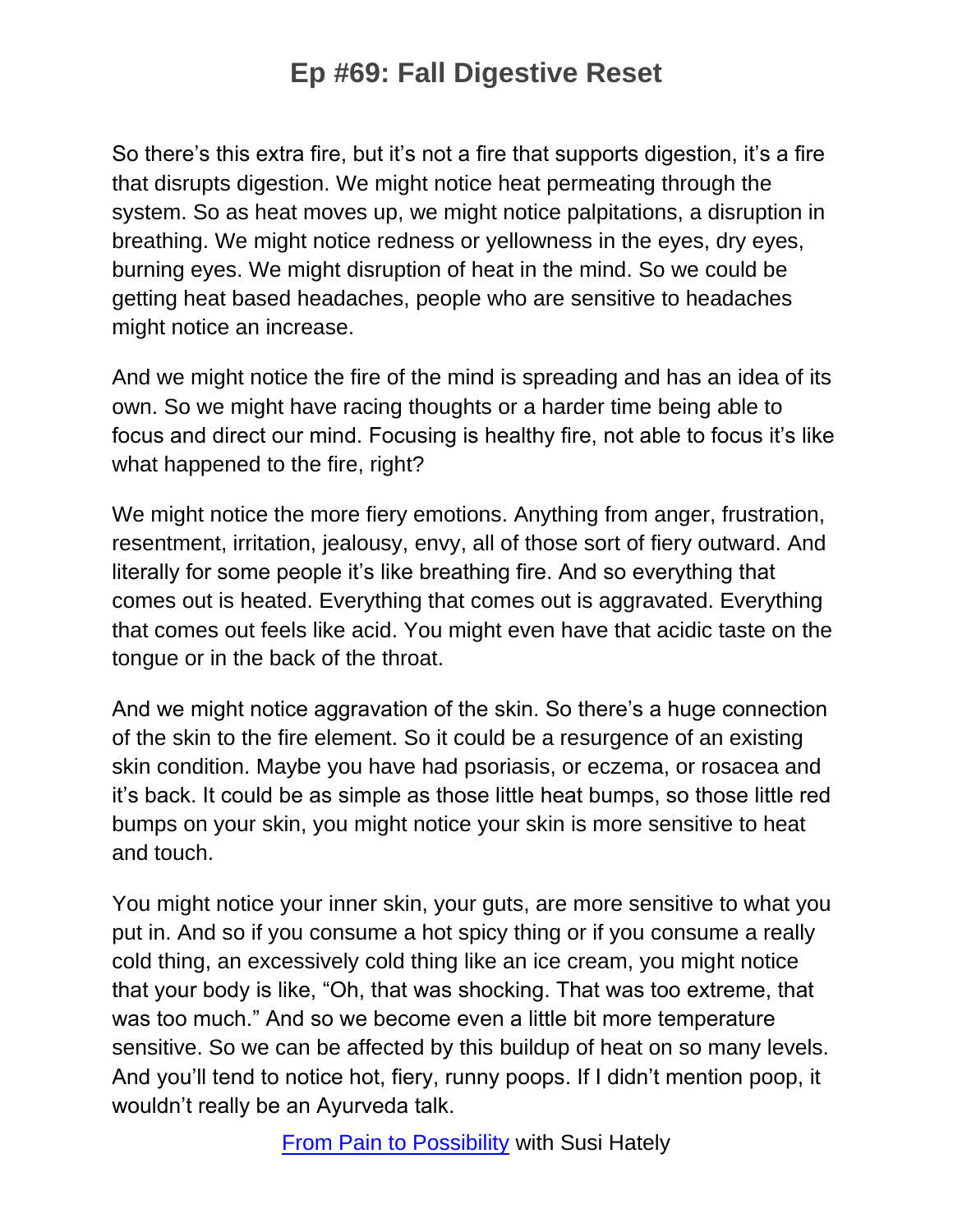So when the body is trying to move heat out, ideally it tries to move it down and out and so we might notice more liquidy bowel movement and you might even notice the heat as they move out. Those are wonderful indications, such great things to notice, and we tend to feel uncomfortable with them.

Susi: And so out of knowing that, would that then be an indication for the reset?

Mona: It could be. It could mean that something else is needed, but I think a reset is a really good first place to start. Because if we're noticing any of those yellow lights, for some people those are going to be red lights, for some people those are going to be yellow lights. It kind of depends on where you are in your lighting structure.

And so depending on where you are in that, if for you that would be a yellow light then it would be the perfect time for a reset to see if you can help move some of that excess heat out. Again, to support the body in doing what it knows how to do, that innate wisdom that exists in all of us. And the innate wisdom wants to move that heat down and out, the thing is when heat builds up it always moves upwards.

So the digestive reset, if that was a yellow light for somebody might be great. If it's a red light for somebody we might need to do something else.

Susi: So someone is now interested in pursuing the fall reset as a way of either working with the yellow lights of the heat or they simply know that this is a time for them to explore a reset. So someone like myself, for example, I started doing the digestive resets, my goodness, I don't know how long now. It seems like a long time now, ever since I have really known you and you've been a part of our program. And so now they just kind of happen in a rhythm.

It happens in the spring, it happens in the fall, it happens in the spring, it happens in the fall. There might be these little mini ones that happen at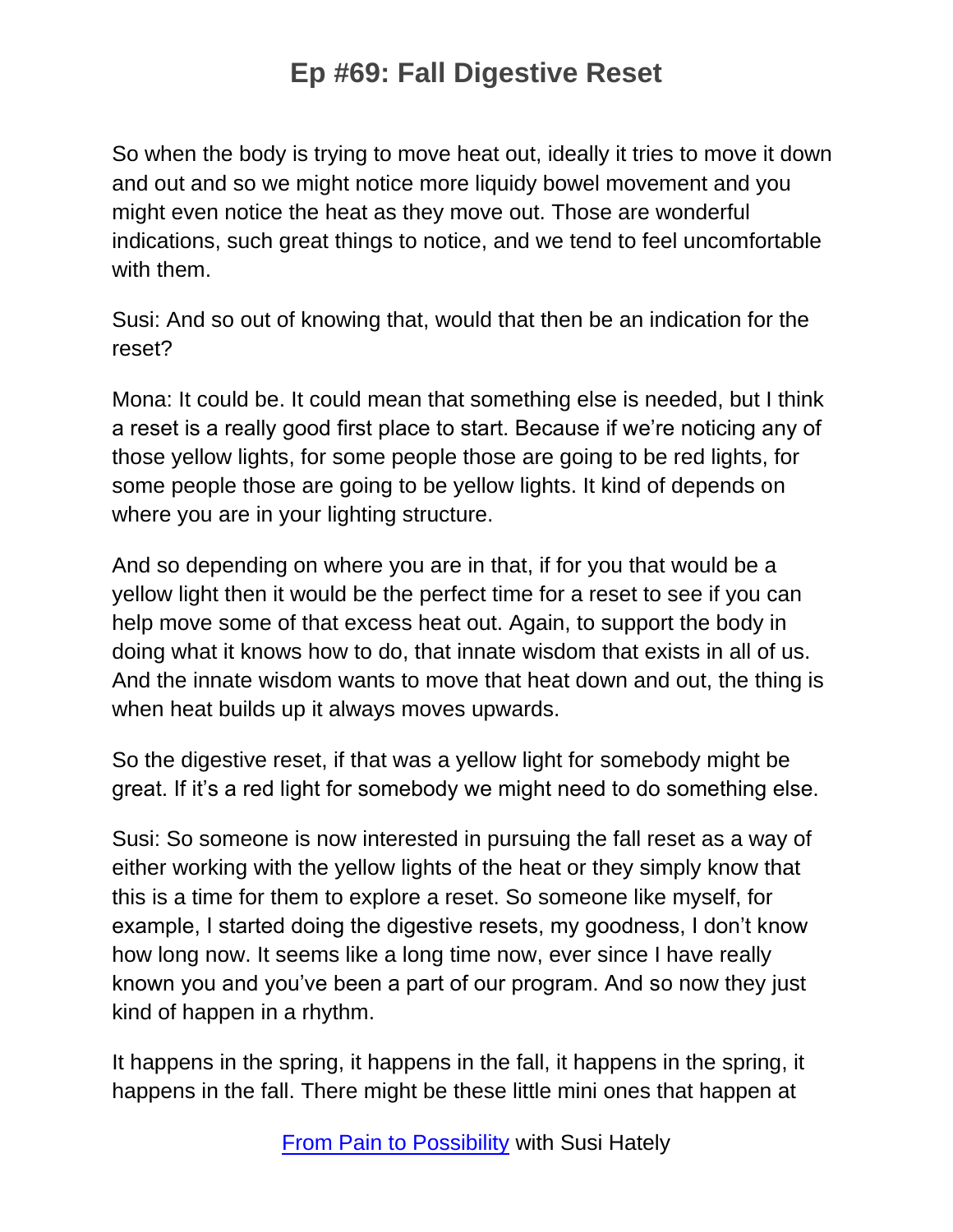different times of the year, depending on what's been going on within life and environment and all of that. So for me, it's just sort of this natural process that happens, I don't really make a decision anymore. The decision has been made that this happens.

But I'm imagining someone who's listening to this. And they're thinking, "Huh, you know what? There's some interesting things here, I think I want to try this out." And then there might also be someone who's listening to this saying, "Yeah, I've done a spring reset, I know about the spring reset. So now I want to go into this fall reset."

How would someone now go about doing the fall reset that makes the practicality of it or the mechanics of it more different or distinctive? Just like just the how-to, that's a bit of a loaded question. But let's start to kind of tease this apart of a how-to and the mechanics of it.

Mona: Yeah, that's such a great question because I think with any practice it's always important that there's a sense that it fits into the context of your life. There's all these practices that exist, and there's some of them that even I read about, or I look into, or I learn about and I'm like, "Oh, except for I have no clue how I could put that in my world without blowing something up somewhere."

And the fall reset in particular, we're not looking to blow anything up. We're really looking to create a space where we can have a context for a little more calm, and a little more re-balancing of the system. A harmonizing would be a really great way to think about it. It's very Venusian, so it has a very Venus harmony pleasure, like to feel good kind of vibe to it.

So with that, the fall digestive reset can be as short as a half day And could even go up to about three days. And so this is one of our big distinctions between the fall reset and the spring reset, where spring reset you might be on a mono diet for two weeks with a week beforehand and a week afterwards to get everything in place. So a whole month worth of time.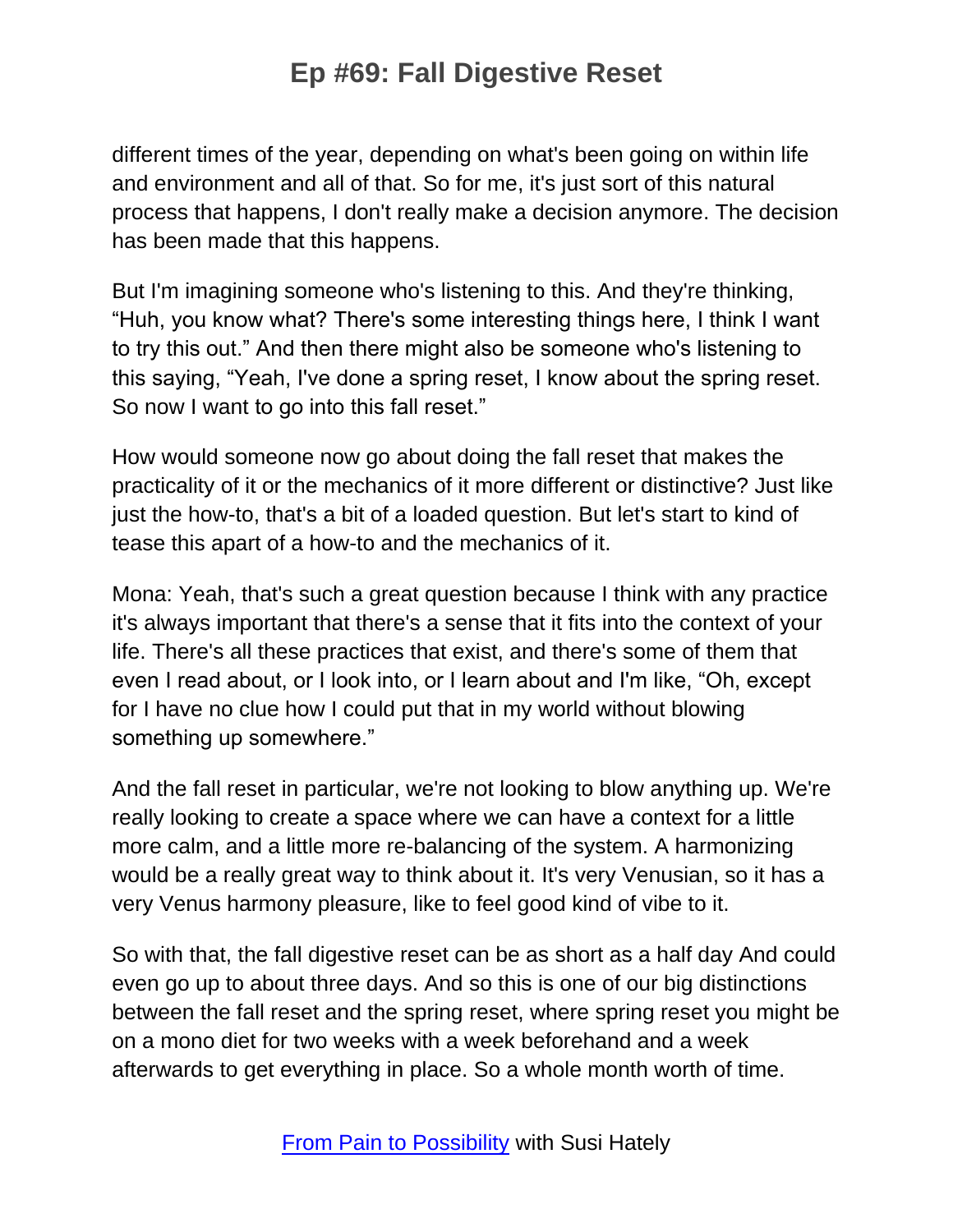A fall reset is significantly shorter, whole kit and caboodle would be done within 72 hours, if you even went for the whole 72 hours. So it's a much shorter time frame because with the qualities that increase in the fall the body naturally becomes a little bit more challenged from an ojas perspective. So because the Vata Gunas are opposite the ojas Gunas, we have a little less so just in the fall. Our body has to work a little bit harder to maintain its resilience so we want to keep things simple.

And, again, you might choose to do a half day. So if you're able to grab a half a day at any point where you could add extra rest, make some khichri, eat some warm, nourishing food made with love. And you might not be a khichri person, you might be a chicken soup person, or you might be more of a rice and veggies person. Whichever paradigm of mono diet, nourishing mono diet that works for you, you could do that.

And so you might do that for a half day, spend some time doing yoga nidra. Go for a walk outside. Do some journaling to help your body mind digest any events or thoughts or any of the stuff going on in your life. You could do a little half day mini retreat.

You can also do it for three days where you might choose a Friday, Saturday, Sunday. Or if that's your busy time you might choose a Tuesday, Wednesday, and Thursday. Have your mono diet, so prepare your food in the morning. Take time for rest, don't schedule yourself to the max on those days, keep it light. If you can fit some time off in there, extra time for rest, extra time for meditation, extra time for gentle asana, extra time for being outside.

So it's really important, I feel, that the fall reset has a real sweet, gentle feeling to it because a big part of what we're trying to do is not just release any excess that has built up, whether it's some of the excess air element that built up as part of the fall transition, any excess heat from the summer that didn't quite get out for the fall set in. Whatever it is we're trying to move out we're trying to move it out. And we're also trying to build our ojas in preparation for the fall, in preparation for the winter.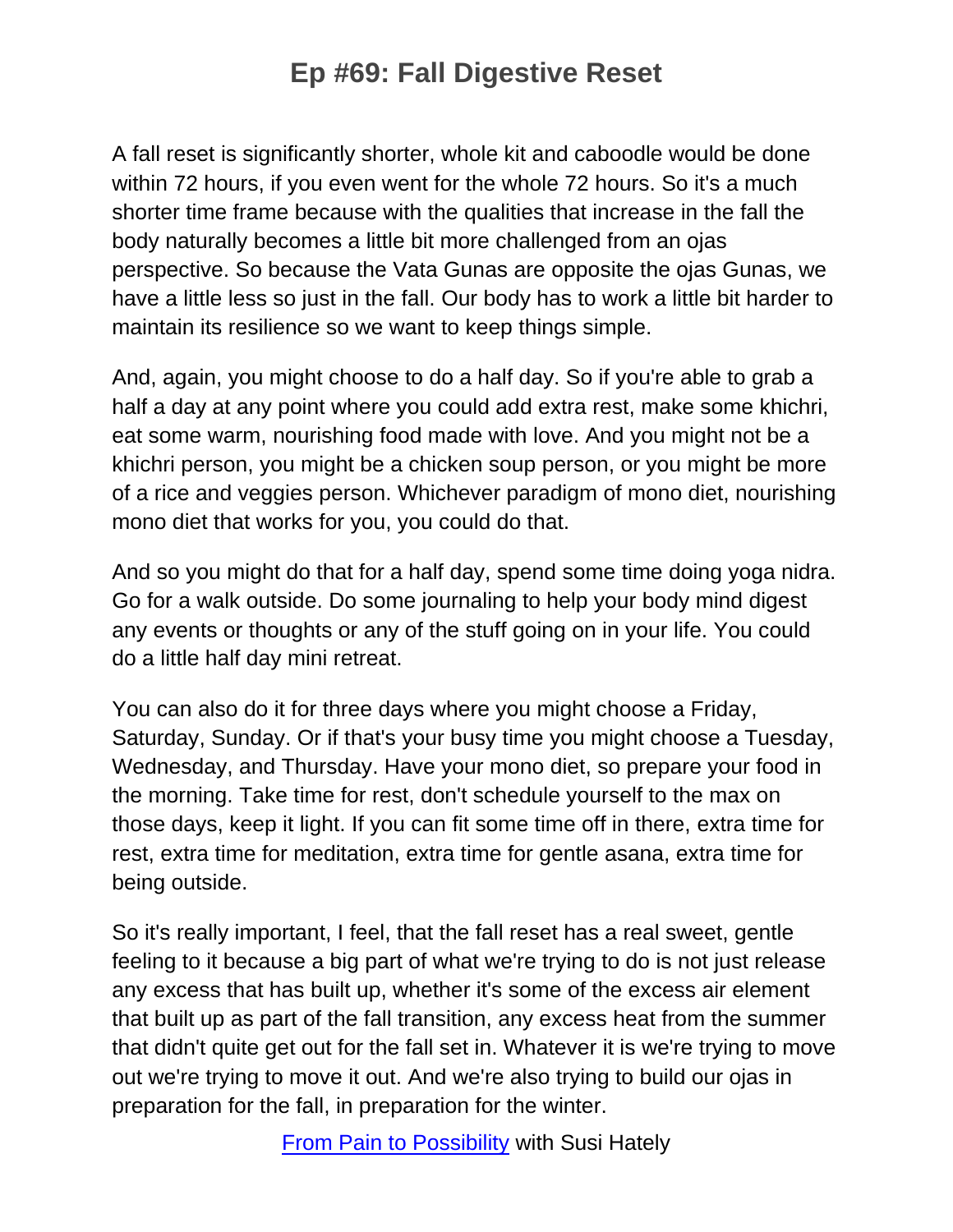It's no surprise that fall season is when most people catch all the little colds. You know all the stuff, we tend to see that increase in people needing time to recover from different ailments at that season. That's because naturally, the ojas, if we're not careful, goes down.

So the digestive reset has one of the primary goals of rebuilding the ojas, all while helping to move anything excessive out in a really gentle, calm way so that we can reestablish ourselves in our center, we can find more harmony and balance.

Susi: So let's say that somebody was curious about this, and then they end up getting sick. And our systems have a beautiful way of slowing us down that way. And so now they're sick and they've had some time to rest. So then would that be a scenario, or while they're in a healing state would that be a scenario that is a good idea or not a good idea for something like this at that time?

Mona: It is the perfect time to do something like a really simple reset. I know when I was a kid and people got sick, everybody right away gave them chicken soup. And so very nourishing, very simple and easy to digest. And something that's warming for the system.

And a digestive reset is in a way kind of being done when we're laid up or when the body decides it's slowing us down, it's tapping us out. We're doing all that slowing down that extra resting. And so if anybody does happen to catch cold or anything like that, it's a great time to simplify and to get in that extra rest.

And one of the things that I noticed about myself, and Susi, we've talked about this before, I know you've had similar experience. When I do my resets in a timely fashion, so when I really follow that flow and feel of my own self as I move through the seasons, then I get less of that.

So it's like by being a little bit more proactive, and it's hard to do that when you don't know about it, which is why we're doing these things. We're trying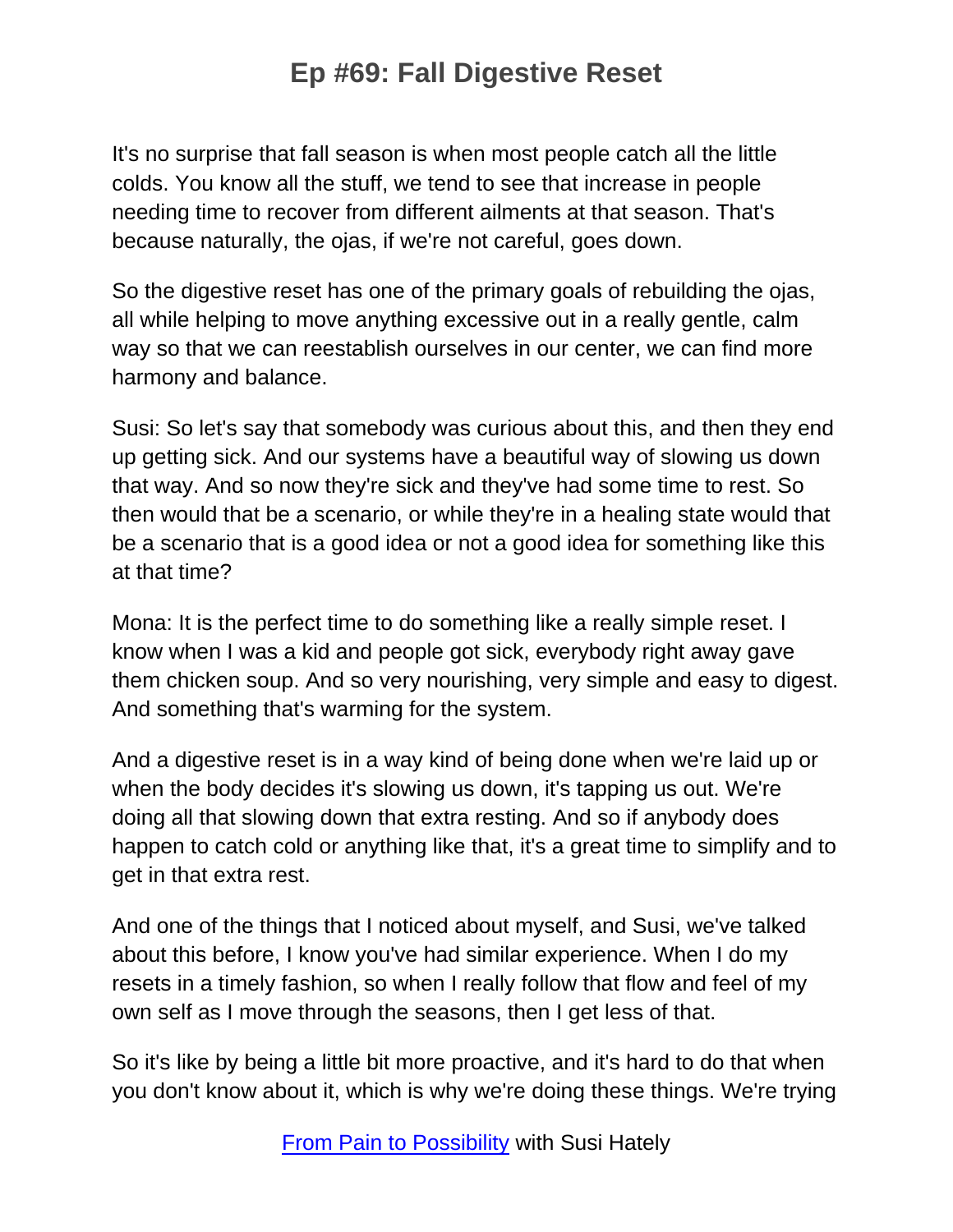to educate and support people in trying out these tools. The more that I do that sort of proactive health maintenance, the less sick days I need because my ojas stays strong and my nervous system stays stable, and my resilience is there.

Susi: And I think that's a really good point you made because some of the elements that might be expressed when heat rises, or gets trapped, or the transitions of fall and what that is expressed as. For me, I mean, I've shared the story many times on the podcast and with people, it's like I used to believe that fall was just a rough season for me.

In school my grades were lower, I always put on weight, that was just the way it was. So then as I got into my 20s, I was like, "Well, you know what? I'm just going to be really good to myself. I'm going to go buy a sweater, and a new hat, and some gloves, and fill my freezer. And just kind of get myself ready for winter." And it was just sort of that's what I did, I just thought that's just the way it was.

And I think there are a lot of people who just make this assumption, "Well, you know, that's just the way it is. I'm getting older, that's just the way it is. This is what happens in my body, my bones, my blood, my knees, my this, my that." And there's just this assumption that that's just the way it is.

And it's so hysterical because now I love fall. I just find that the funniest thing ever, something so simple as a season. But now it's something that I look forward to and I'm more curious about how fall will be, as opposed to kind of, not that the other was bad, it's just I have a new expression of myself.

And so it becomes interesting because when I started to understand transition of seasons, then it's like, "Oh, so that's why I feel the way that I feel, that's why I behave the way I behave." When there's this unawareness, there's just this go-to thing of like, "Well, that's just who I am," or "That's just the way life is. That's just me getting older." That's just like, you know, fill in the blank.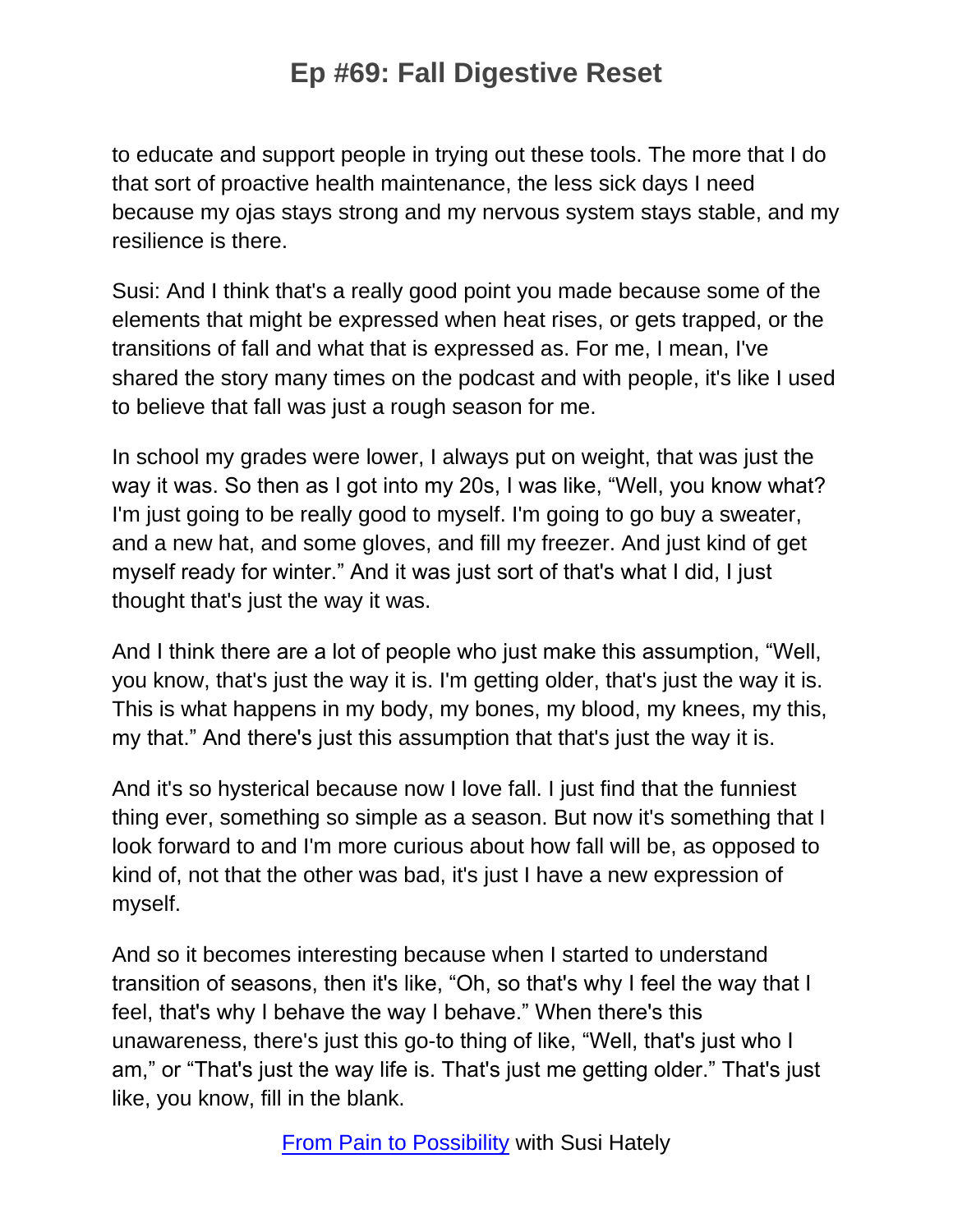Now that I've got kids I can say, "Well, now it's the start of school." And we just kind of keep sort of loading into this is why things are chaotic. And not to say that that's not why things are chaotic. Understanding some of the expression of the qualities or the Gunas and the way the seasons impact us is really ancient, old wisdom that we can really use in our favor.

Mona: Absolutely. It's about paying attention, right? And so it's about awareness. It's about that idea of sattva, right? Where the Sanskrit word sattva refers to the state of mind that is clear, that is light, that is peaceful, and that is attentive. And yet it's not a crazy focused attention, it's a relaxed awareness attention.

And as we attend to ourselves, our environment, the shifts and the changes, noticing how we're responding, how our bodies are responding to things, we get more information. There's more data for the data set and we can start to notice patterns. And the whole thing with the ancient Ayurvedic teachings around seasons is it's all these very well observed patterns for thousands of years.

And what's been neat is as Ayurveda has moved to the west, we've had to take the logic and the idea but look at our own patterns. You know, India has six seasons, we have about four. And it's really more like three and a half because some winters are a little bit more water element dominant and some winters are a little bit more air element dominant. So I would even argue that that fourth season is kind of like a half a season because it really adopts from one of the other two.

And so we've had to take the logic, the idea, but really apply it to our own environment. And I love America so whether we look at Canada or whether we look at the United States, because even within those countries look at the change. Look at how vastly different the qualities are.

I was talking to somebody last week about Arizona. I love Arizona and part of why I love it is because those Gunas make it really easy for me in this embodiment to find balance and harmony without having to do a lot of extra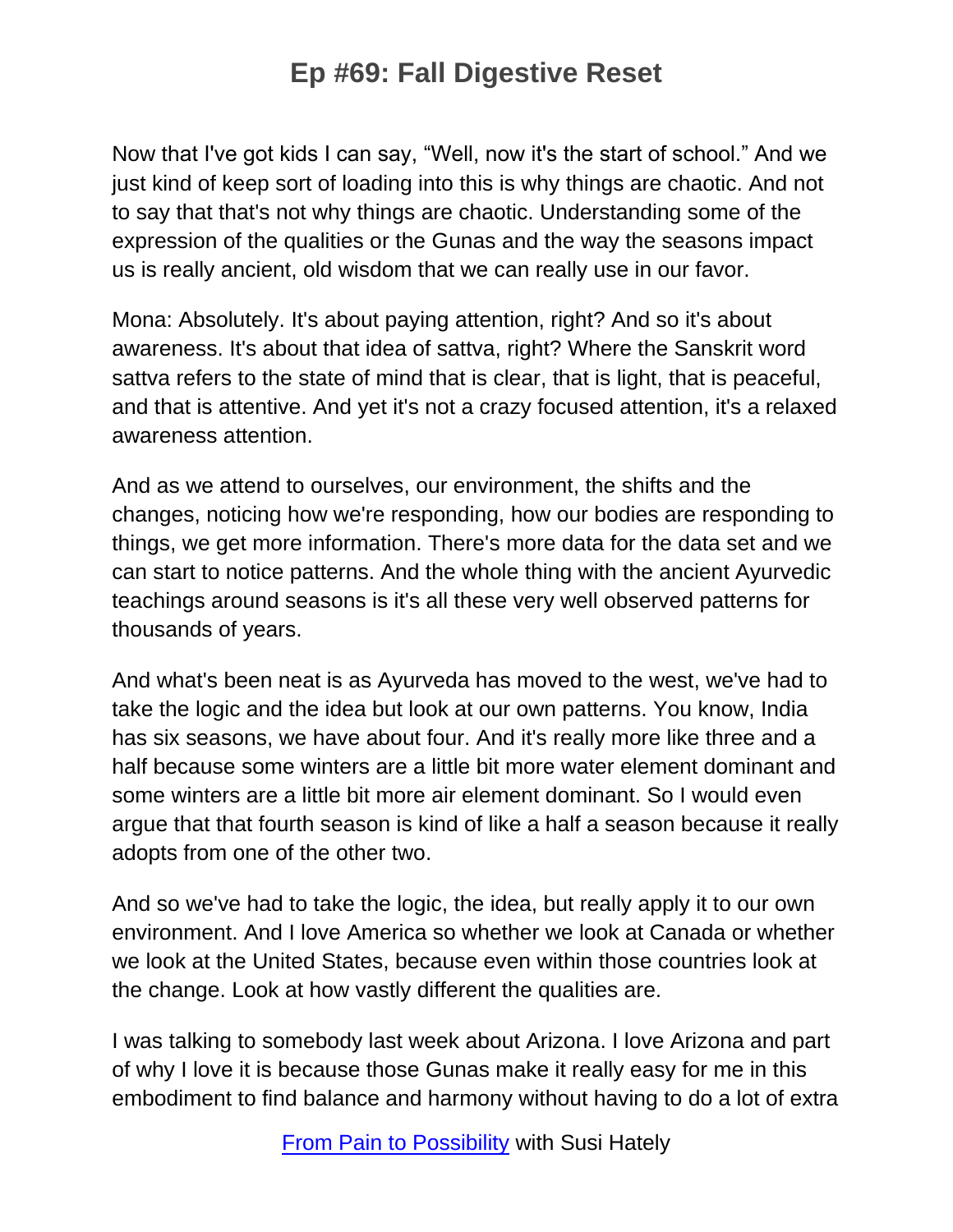work or efforting on my part in terms of self-care and all that kind of stuff. Because it's literally the opposite qualities of my innate biology.

So when I go to Arizona, I get comfortable really quick, I can relax a little bit more, I have a little bit more time. Usually also if I'm in Arizona, I'm probably on vacation so that's a whole other ojas building factor. But for some people it'll be northern Quebec is the sweet spot for them. And other people it might be Florida. And other people it'll be Vancouver.

And as we travel and explore our countries, we realize that the climates, the environments are different. And different people, their innate nature responds well to some places and not others.

I have one client, because we were talking about overheating, who is from Canada in an area where there's typically a really good cold winter, and she's very fiery. And then she moved to southern US for over a decade and a half, and the heat just keeps building and building and building.

And by the time we met, it had been building for over 15 years. So we had 15 years' worth of heat build up to try to move out. But she was still in the environment that created that heat buildup, it never got cold.

And so we had this whole conversation around that climate, that environment. Can you travel back home, so that you can have some winter? So you can be in a nice, cold environment for your body to be like, "Oh, yeah, that's right, I remember this." And so it's so fascinating how, even though you can't change the environment, it has really strong impact on our experience of ourselves.

Susi: And then, I mean, a note that I just made while you were talking about that, it's like we get to shift out of being resigned to what our scenario is, or trying to dominate or control what our scenario is and just come into a really nice tempoed knowing of what it is that we need because we can tune into our own world, and then the external world, and then respond to that.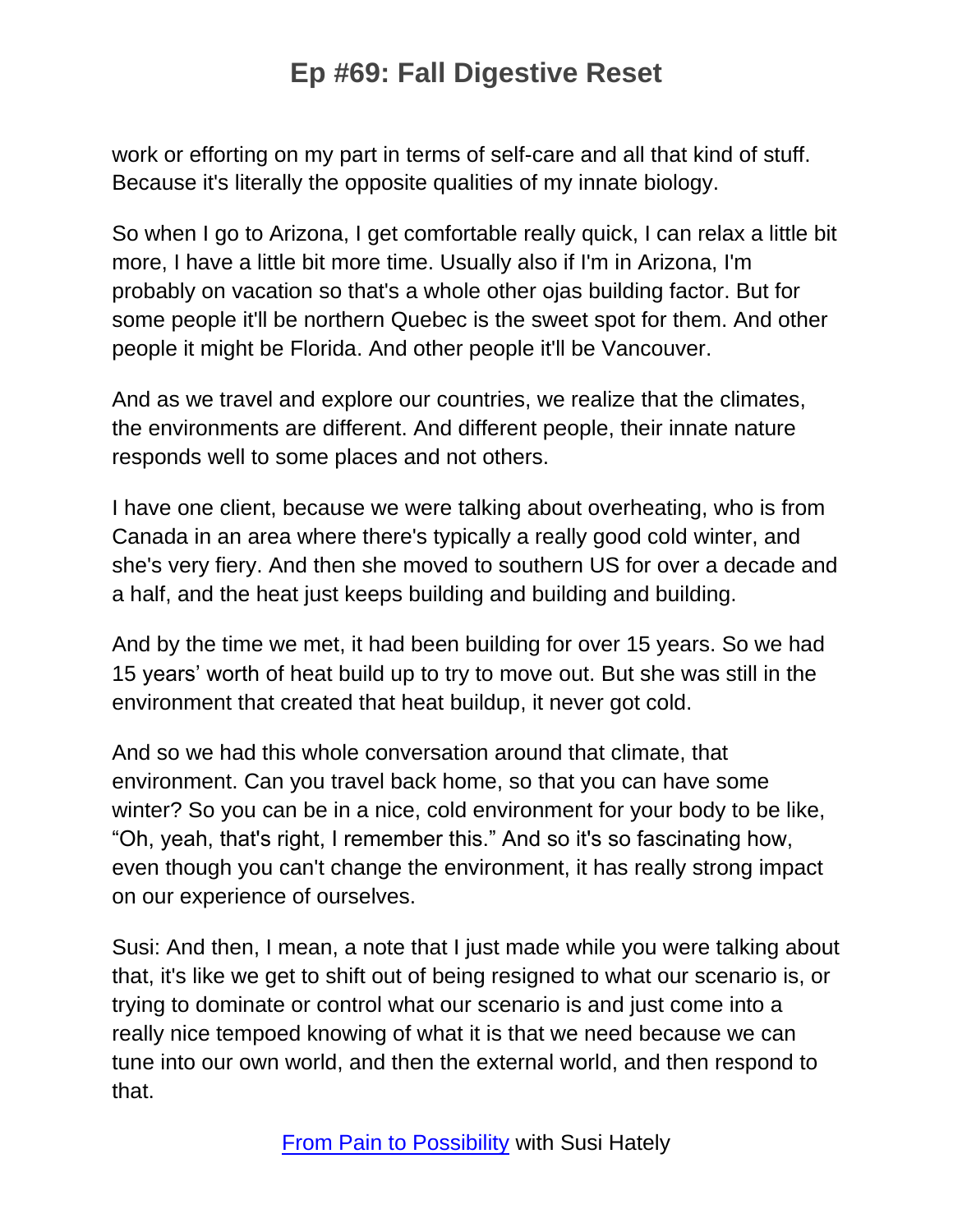Now, having said that, I also want, particularly for people who are new-ish to hearing this conversation is that it's steps. So sometimes people are like, "That is way too much to even think about, the environment, my internal, my attention is everywhere all the time then."

And I want to emphasize that I started these resets with you. I mean, like I said, I don't even know how long ago it's been now, but it's been some time. And then when I kind of clued into spring reset impacts my fall, which even when I had that insight I was like, "That's mind boggling. That's baffling to me that what I do in the spring has an impact on the fall." It was an aha that I had that I'm like, "I'm curious enough about it that I want to see what starts to happen." And then lo and behold, I saw a pattern.

So then the next year it just got me more curious and then more curious, and then more curious. And so then that got me more curious about all of the seasons and then how I was operating within them. So I think that this is a key, key, key piece is that it might seem really big. And so simply to start where you're at.

And so maybe it simply is coming into the fall and playing around with some of these concepts and taking some time. And if you do get sick, then to recognize that it's an opportunity for you to slow down, nourish, rest, and then see what happens. See how you feel in the act of being in fall.

Mona: Even people who take great steps and great measures towards being healthy, get sick. It absolutely happens. And it's funny because I feel like sometimes we engage in these practices thinking that we will then be immune, we will become immune to illness, or immune to disease, or immune to grief, or immune to suffering. And the idea is to reduce the unnecessary suffering.

This is what the Patanjali teaches us in the Yoga Sutras. He talks about how there will be suffering, there will be some discomfort and the intention is to reduce the amount of it that's not necessary. And we grow into that over time.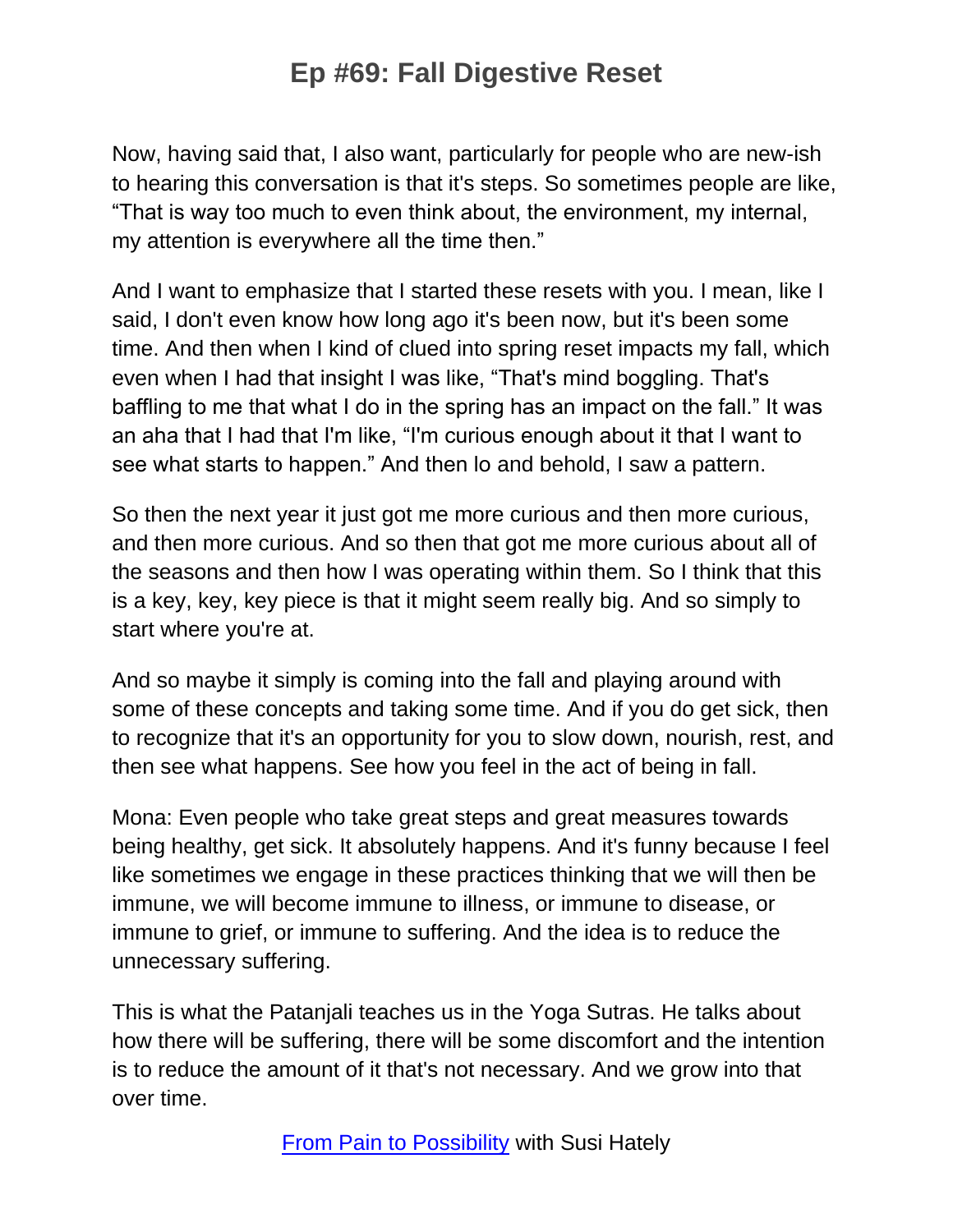Ayurveda was never meant to be this one-time thing where you just learned it all in one shot and that was it. It's meant to be practiced for the lifetime. And so they are practices that we work with over not even just days or weeks or months, but like years and decades we work with these practices. And we nuance our understanding over time. And so it's this refined awareness that happens.

So the first time you do a reset it might just be like, "Damn, khichri, I always need to pull the recipe out. I wish I just knew." But then you do your whole first spring reset and after two weeks of making khichri every day you never have to look at a khichri recipe again for the rest of your life. Now you just have this skill.

Where when all of a sudden, you're like, "Oh, I really need food. I need something really nourishing. What am I going to make? I know how to make khichri." and it just comes out. And so then that awareness, that insight just starts to come forward.

And then we notice when I eat this way, what happens? When I eat that way, what happens? When I rest more in this season, what happens? When I'm busier, what happens? And we can use our yoga hats and approach all of it with this compassionate nonjudgment, where we're simply increasing our awareness one day at a time, one moment at a time, one bit at a time.

And, again, yoga and Ayurveda are long haul practices. It's not meant to be done for a finite period. "Oh, look, I won yoga. Check, next." It's not like that. If you're in it you're in it for the lifetime. And so you have a whole lifetime to work with it, to practice it, to do it, to forget it, to remember it, to go back to it, to ditch it. To just do all of the movement that needs to happen within it. That's part of it, that's why these are lifetime practices.

So there will be things that you'll be like, "I'm so into scripting my tongue, I would never miss a day." And then a month goes by and you're like, "What happened to my tongue scraper? Where did that- Oh, tongue scraping, I